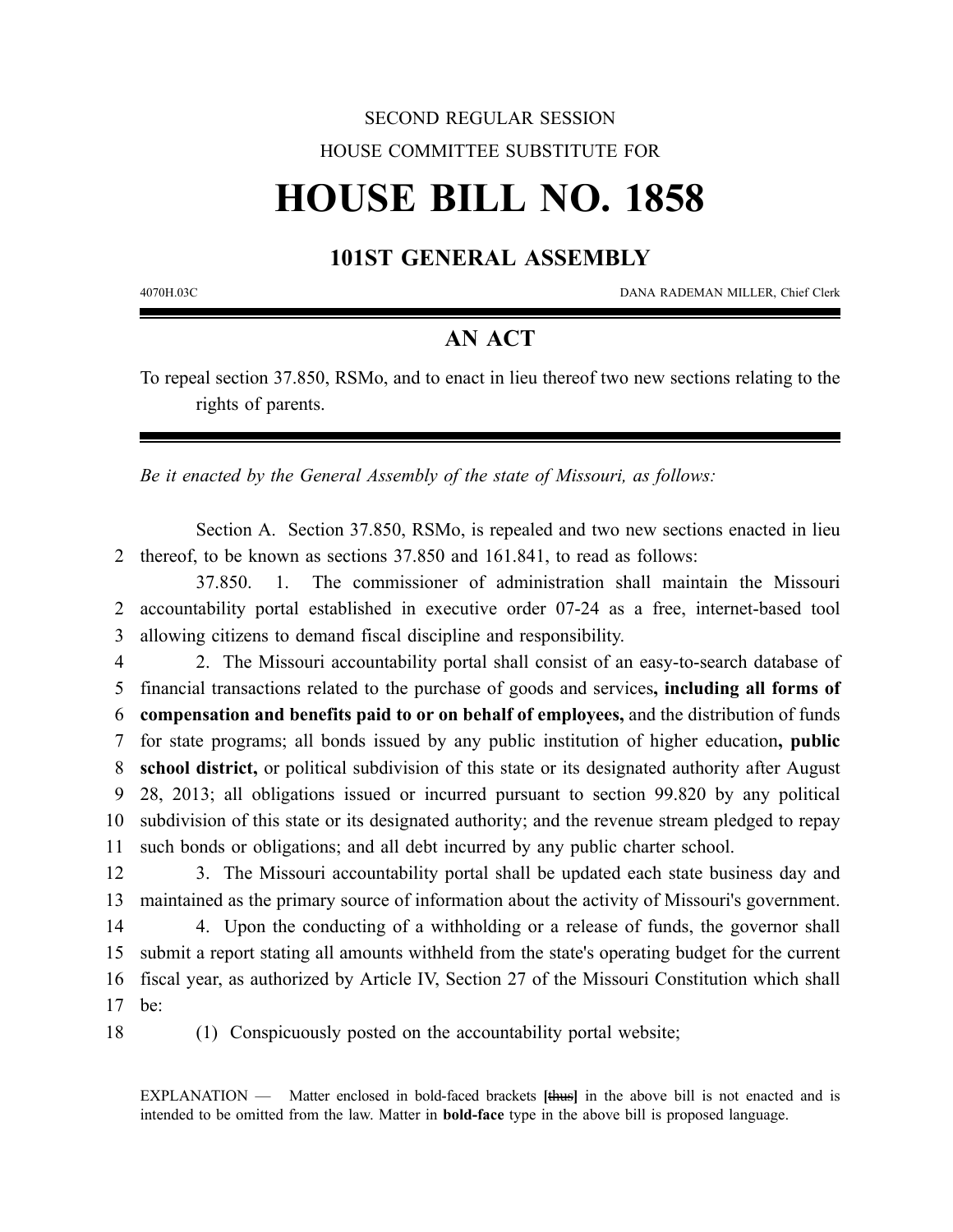(2) Searchable by the amounts withheld or released from each individual fund; and (3) Searchable by the total amount withheld or released from the operating budget.

 5. Every political subdivision of the state, including public institutions of higher education **[**but excluding**] and public** school districts, shall supply all information described in subsection 2 of this section to the office of administration within seven days of issuing or incurring such corresponding bond or obligation. For all such bonds or obligations issued or incurred prior to August 28, 2013, every such political subdivision and public institution of higher education shall have ninety days to supply such information to the office of administration.

 6. Every school district and public charter school shall supply all information described in subsection 2 of this section to the department of elementary and secondary education within seven days of issuing such bond, or incurring such debt. The department of elementary and secondary education shall have forty-eight hours to deliver such information to the office of administration. For all such bonds issued or debt incurred prior to August 28, 2013, every school district and public charter school shall have ninety days to supply such information to the department of elementary and secondary education. The department of elementary and secondary education shall have forty-eight hours to deliver such information to the office of administration.

**161.841. 1. This section shall be known and may be cited as the "Parents' Bill of Rights Act of 2022".**

 **2. As used in this section, the term "parent" means a child's parent, guardian, or other person having control or custody of the child.**

 **3. This section shall be construed to empower parents to enforce the following rights against school districts and public schools in which their children are enrolled that receive any federal or state moneys:**

 **(1) The right to know what their minor child is being taught in school including, but not limited to, curricula, books, and other instructional materials;**

 **(2) The right to receive information about who is teaching their minor child including, but not limited to, guest lecturers and outside presenters;**

 **(3) The right to receive information about individuals and organizations receiving school contracts and funding;**

 **(4) The right to visit the school and check in on their minor child during school hours;**

 **(5) The right to view and, upon request, receive all school records, medical or otherwise, concerning their minor child;**

 **(6) The right to receive information about the collection and transmission of their minor child's data;**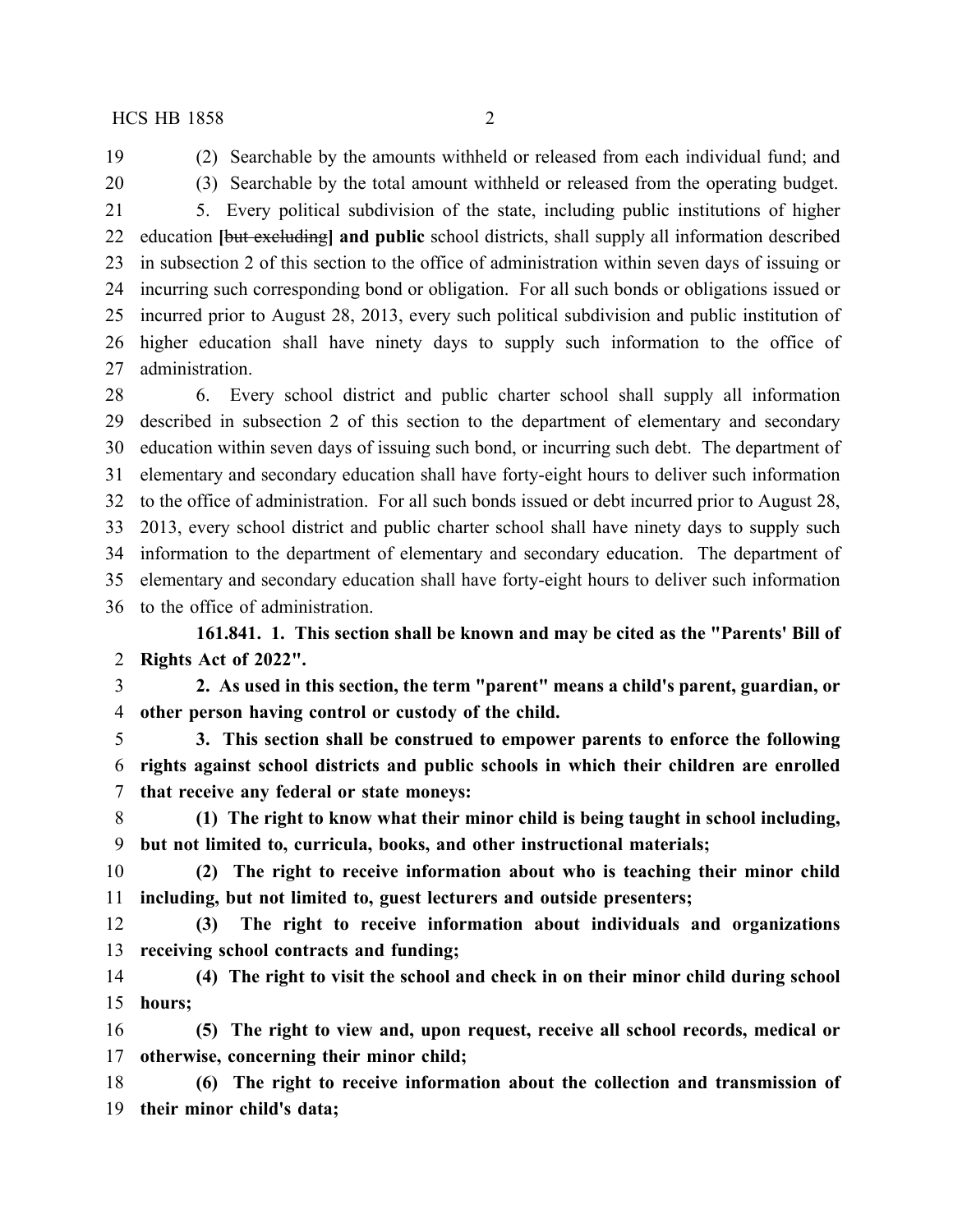**(7) The right to have sufficient and effective accountability and transparency regarding school boards; and**

 **(8) The right to know about situations affecting their minor child's safety in school.**

 **4. The department of elementary and secondary education shall develop policies and procedures for school districts and public schools to follow to accommodate and assist parents in the exercise of the parental rights to know and receive information as described in subsection 3 of this section. Such policies and procedures shall describe the methods each school district and public school shall use to provide such information and shall allow parents to exercise such parental rights to the fullest extent. Each school board shall adopt such policies and procedures for the 2023-24 school year and all subsequent school years.**

 **5. No school district or public school shall require nondisclosure agreements or similar forms for a parent's review of curricula. Each public school or school district shall allow parents to make a copy of curriculum documents or receive such curriculum documents in an electronic format, provided that no request would cause an infringement of copyright protections provided under the federal Copyright Act of 1976 (17 U.S.C. Section 101 et seq.), as amended.**

 **6. No school district or public school shall require nondisclosure agreements or similar forms for a parent's review of individualized education program meetings, mediations, due process hearings, or other dispute resolution options as outlined in accordance with 34 CFR 300.320 to 300.324 and under 20 U.S.C. Section 1401, as amended.**

 **7. No school district or public school shall allow student involvement in school assemblies, field trips, or other extracurricular activities unless the child's parents provide written authorization for such student involvement.**

 **8. No school district or public school shall collect any biometric data or other sensitive personal information about a minor child without obtaining written parental consent before collecting such data or information.**

 **9. No school district or public school shall provide any school records as described in subdivision (5) of subsection 3 of this section in violation of any relevant state or federal privacy law or policies protecting or limiting access to such minor child's school records.**

 **10. Each school board meeting pertaining to curricula or general safety shall be held in public and allow for public comments, subject to the authorized closure of any portion of such meeting under section 610.021.**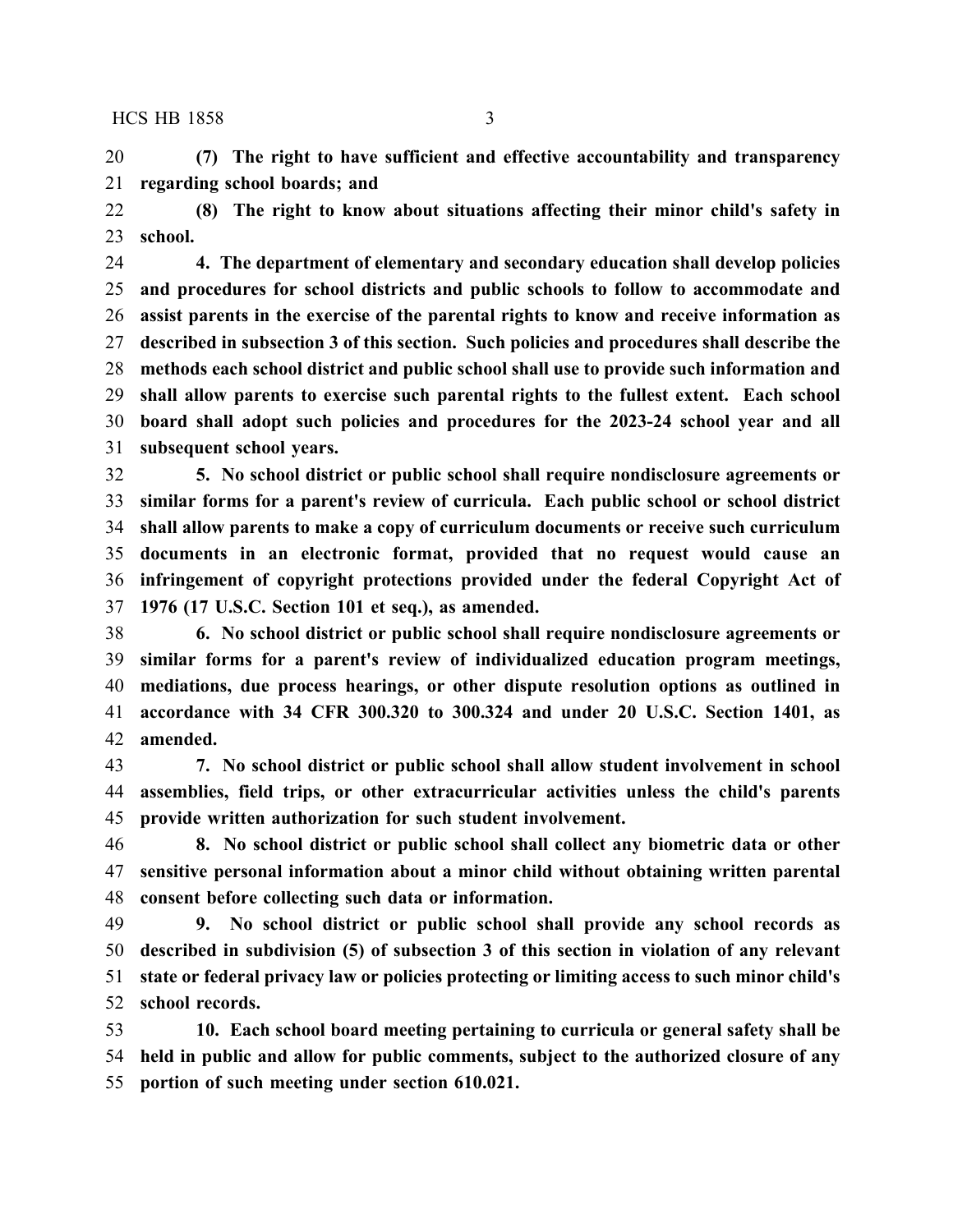#### HCS HB 1858 4

 **11. Each school district and public school shall notify parents in a timely manner of all reported incidents pertaining to student safety including, but not limited to, any felony or misdemeanor committed by teachers or other school employees and any act or instance reportable under subsections 1, 2, or 3 of section 167.117.**

 **12. Each school district and public school may adopt reasonable procedures for parents to follow when exercising the parental right to visit the school and their minor child during school hours. No school district or public school shall allow an individual to have any interaction with a minor child in violation of any order entered under any provision of state or federal law restricting or prohibiting such individual from interacting with such minor child.**

 **13. Each school board shall affirm the board's commitment to ensuring sufficient and effective accountability and transparency to parents in the school district by adopting policies that require members of the board to collectively and individually:**

 **(1) Recognize and affirm the protected right of parents to direct the education of their minor child;**

**(2) Assist parents in the exercise of parental rights to the fullest extent;**

 **(3) Encourage communication between parents and school board members relating to parental rights and parental concerns about their minor child's education and educational experience;**

 **(4) Collaborate with parents to identify ways in which parents can exercise parental rights and communicate such ways to parents in a clear, consistent manner that can be easily understood by all parents in the school district; and**

 **(5) Conduct school board meetings in a manner that informs parents of school board decisions and actions while encouraging and remaining responsive to parental input, requests, concerns, and rights.**

 **14. Parents may bring a civil action for injunctive relief against the school district or public school in which their child is enrolled if such school district or public school violates this section. Such action shall be brought in the county where the violation occurred. If a court finds that the school district or public school has knowingly engaged in multiple or repeated violations of this section, the department of elementary and secondary education shall withhold all moneys provided by monthly distribution of state formula funding to such school district or public school until such school district or public school is in compliance with this section. After the school district or public school provides evidence that such school district or public school is in compliance with this section, the department shall restore the distribution of the funding to its original amount before the distribution was withheld. Any moneys that were withheld under this subsection shall be released to such school district or public school**